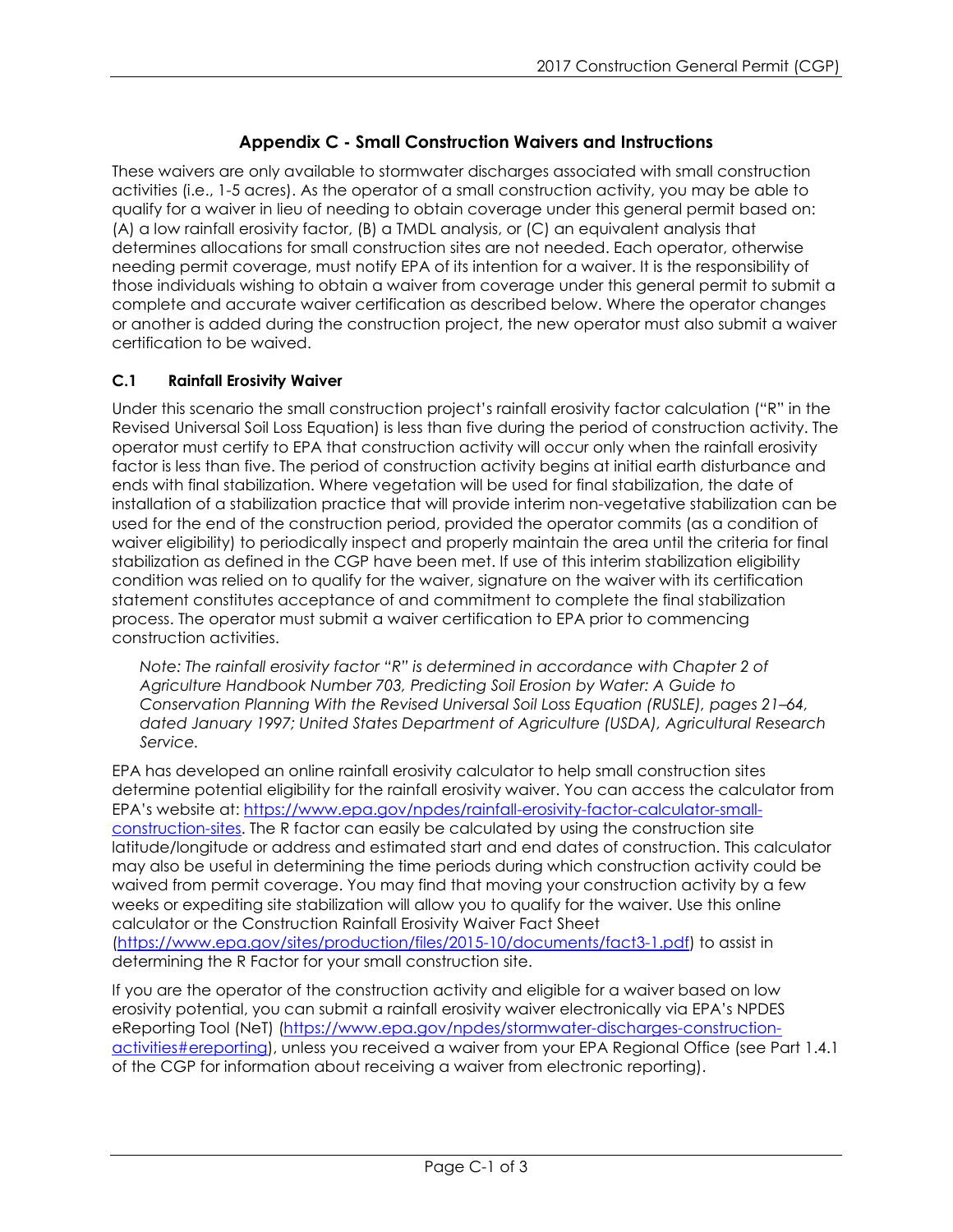*Note: If the R factor is five or greater, you do not qualify for the rainfall erosivity waiver, and must obtain coverage under an NPDES permit (e.g., the CGP), unless you qualify for the Water Quality Waiver as described in section B below.*

If your small construction project continues beyond the projected completion date given on the waiver certification, you must recalculate the rainfall erosivity factor for the new project duration. If the R factor is below five, you must update all applicable information on the waiver certification and retain a copy of the revised waiver as part of your records. The new waiver certification must be submitted prior to the projected completion date listed on the original waiver form to assure your exemption from permitting requirements is uninterrupted. If the new R factor is five or above, you must obtain NPDES permit coverage.

## **C.2 TMDL Waiver**

This waiver is available if EPA has established or approved a TMDL that addresses the pollutant(s) of concern for the impaired water and has determined that controls on stormwater discharges from small construction activity are not needed to protect water quality. The pollutant(s) of concern include sediment (such as total suspended solids, turbidity or siltation) and any other pollutant that has been identified as a cause of impairment of any waterbody that will receive a discharge from the construction activity. Information on TMDLs that have been established or approved by EPA is available from EPA online at<https://www.epa.gov/tmdl> and from state and tribal water quality agencies.

If you are the operator of the construction activity and eligible for a waiver based on compliance with an EPA-established or approved TMDL, you must provide the following information in order to be waived from permitting requirements:

- 1. Name, address and telephone number of the construction site operator(s);
- 2. Name (or other identifier), address, county or similar governmental subdivision, and latitude/longitude of the construction project or site;
- 3. Estimated construction start and completion (i.e., final stabilization) dates, and total acreage (to the nearest quarter acre) to be disturbed;
- 4. The name of the waterbody(s) that would be receiving stormwater discharges from your construction project;
- 5. The name and approval date of the TMDL;
- 6. A statement, signed and dated by an authorized representative as provided in Appendix I, Subsection I.11, that certifies that the construction activity will take place and that the stormwater discharges will occur, within the drainage area addressed by the TMDL.

## **C.3 Equivalent Analysis Waiver**

This waiver is available for discharges to non-impaired waters only. The operator can develop an equivalent analysis that determines allocations for his/her small construction site for the pollutant(s) of concern or determines that such allocations are not needed to protect water quality. This waiver requires a small construction operator to develop an equivalent analysis based on existing in-stream concentrations, expected growth in pollutant concentrations from all sources, and a margin of safety.

If you are a construction operator who wants to use this waiver, you must develop your equivalent analysis and provide the following information to be waived from permitting requirements:

1. Name, address and telephone number of the construction site operator(s);